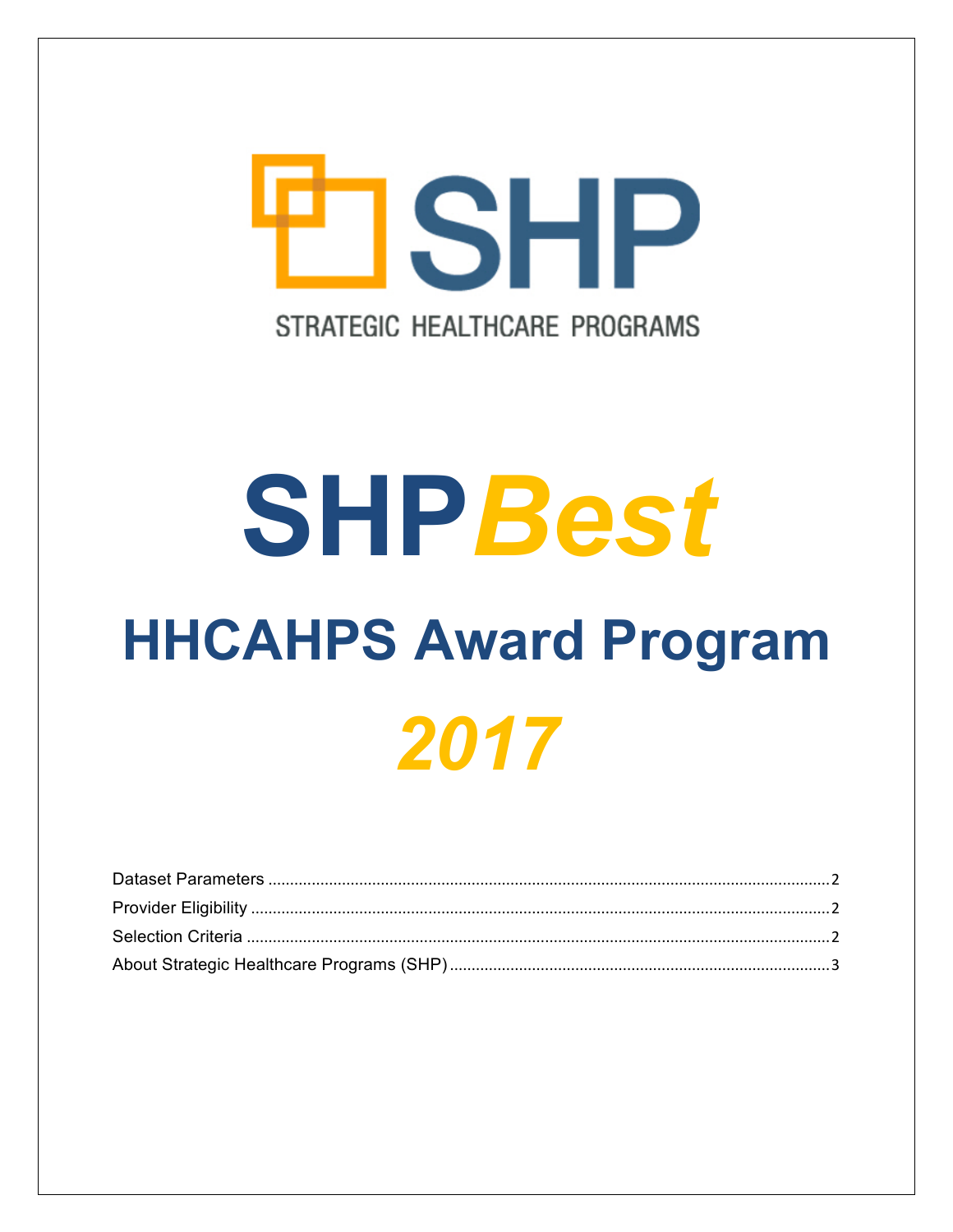### **Overview**

The annual SHP*Best*<sup>™</sup> program was created to acknowledge home health agencies that consistently provide high quality service to their patients. All eligible HHCAHPS clients in the SHP database are ranked in order to identify the recipients for each of 3 possible awards.

### <span id="page-1-0"></span>Dataset Parameters

The following parameters are used to select the dataset that is used for the SHP*Best* award.

Date Ranges: The sample months of January – December 2017 were used when selecting the surveys that were included for each award.

Payers: All Medicare and Medicaid patients are included.

# <span id="page-1-1"></span>Provider Eligibility

In order to be eligible for the award, providers must meet the following criteria:

**Participation over Time**: To be eligible to receive an award, the provider must have at least one eligible returned survey for each quarter of 2017.

**Survey Volume**: Providers must have at least 40 completed surveys returned in the calendar year for which awards are being distributed. This number was chosen to ensure statistical significance when ranking scores, as well as to coincide with the CMS requirement of 40 completed surveys for 4 quarters in order to calculate a star rating on Home Health Compare.

# <span id="page-1-2"></span>Selection Criteria

Awards are determined based on the ranking of the Overall Score for a provider against all eligible providers in the SHP database for the calendar year for which awards are being distributed.

The Overall Score is a proprietary SHP quality measure that is calculated by taking the numerator and denominator for the 19 questions on the HHCAHPS survey that are part of the 5 publicly reported quality measures on Home Health Compare (Q2, Q3, Q4, Q5, Q9, Q10, Q12, Q13, Q14, Q15, Q16, Q17, Q18, Q19, Q20, Q22, Q23, Q24, and Q25) and aggregating them to calculate a single Overall Score.